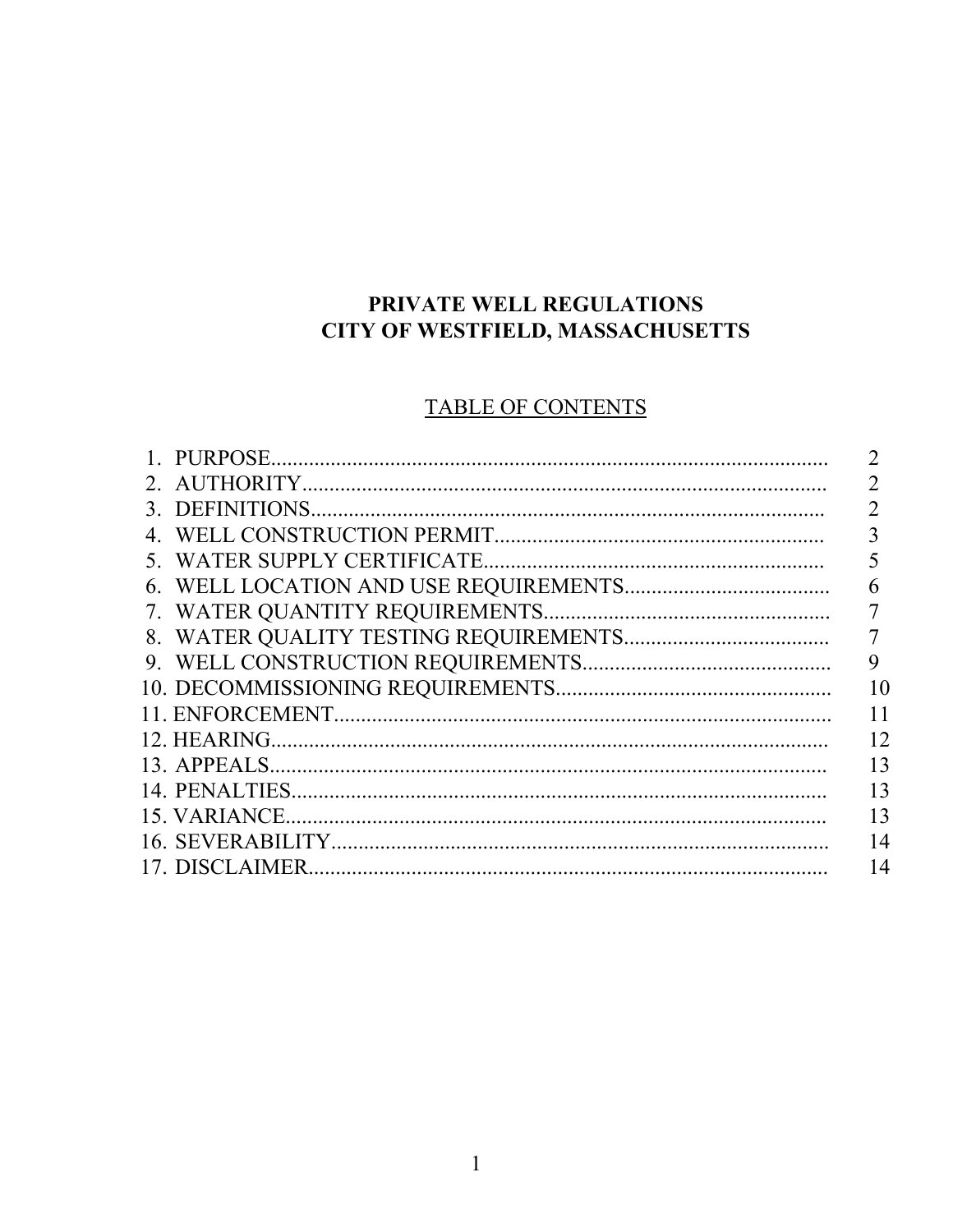**ONE** (1) PURPOSE: These regulations are intended to protect the public health, safety and general welfare by ensuring that private wells are constructed in a manner which will protect the quality of the groundwater as well as the quality of the aquifer derived from private wells.

**TWO (2) AUTHORITY**: These regulations shall be effective on and after July 1, 1998 and so remain until modified or amended by the Board of Health. The Private Well Guidelines constitute part of these regulations. They are enacted by the City of Westfield Board of Health under the authority granted in the Massachusetts General Laws, Chapter 111, sections 31.

#### **THREE (3) DEFINITIONS**:

 **Abandoned Well**: A private well that has not been used for a period of one year or more or which the owner declares in writing to be permanently discontinued for supplying water.

 **Agent**: Any person designated and authorized by the Board to execute these regulations. The agent shall have all the authority of the Board and shall be directly responsible to the Board and under its direction and control.

 **Applicant**: Any person who intends to have a private well constructed or destroyed.

 **Board**: The Board of Health of Westfield, Massachusetts or its authorized agent.

 **Casing**: Impervious durable pipe placed in a boring to prevent the walls from caving and to serve as a vertical conduit for water in a well.

 **Certified Laboratory**: Any laboratory which has full certification by the Department of Environmental Protection as provided in the most recent edition of "Certification Status of Commercial Environmental Laboratories" at the time of water analysis..

 **Monitoring Well**: A well used to evaluate ground water elevations and characteristics. A monitoring well is not intended as a potable water supply.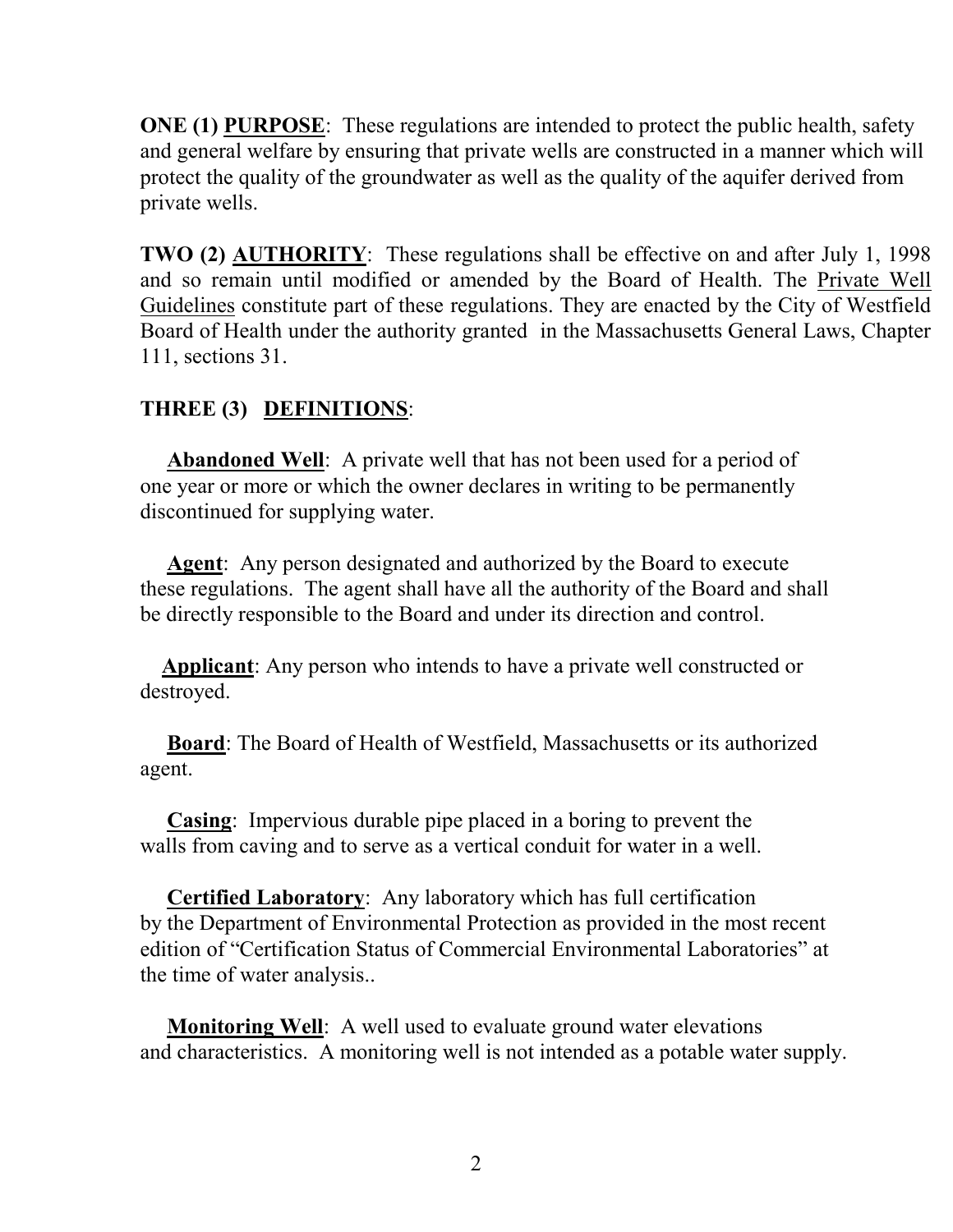**Private Well**: Any dug, driven, or drilled hole with a depth greater than its largest surface diameter developed to supply water intended and/or used for human consumption and irrigation wells.

**Pumping Test**: A procedure used to determine the characteristics of a well and adjacent aquifer by installing and operating a pump.

**Registered Well Driller**: Any person registered with the Department of Environmental Management, Division of Water Resources to dig or drill wells in the Commonwealth of Massachusetts.

**Static Water Level**: The level of water in a well under non-pumping conditions.

**Structure**: A combination of materials assembled at a fixed location to give support or shelter, such as a building, framework, retaining wall, fence, or the like.

**Water Supply Certificate**: A certificate issued by the Board of Health which authorizes the use of a private well as a supply of drinking water, monitoring well or irrigation well.

**Well Driller**: A person who charges a fee for digging or drilling a well, or a person who advertises for hire the availability to dig or drill wells within the Commonwealth of Massachusetts.

## **FOUR (4) WELL CONSTRUCTION PERMIT**

The property owner or his designated representative shall obtain a permit from the Board prior to the commencement of construction of a private well. An application for a well construction permit shall be submitted by the property owner on a form provided by the Board of Health.

A. Each permit application to construct a well shall include the following:

- (1) the property owner's name and address
- (2) the well driller's name and copy of well driller's license (If well driller has previously filed a copy of driller's license, Board will waive requirement that property owner provides copy of license).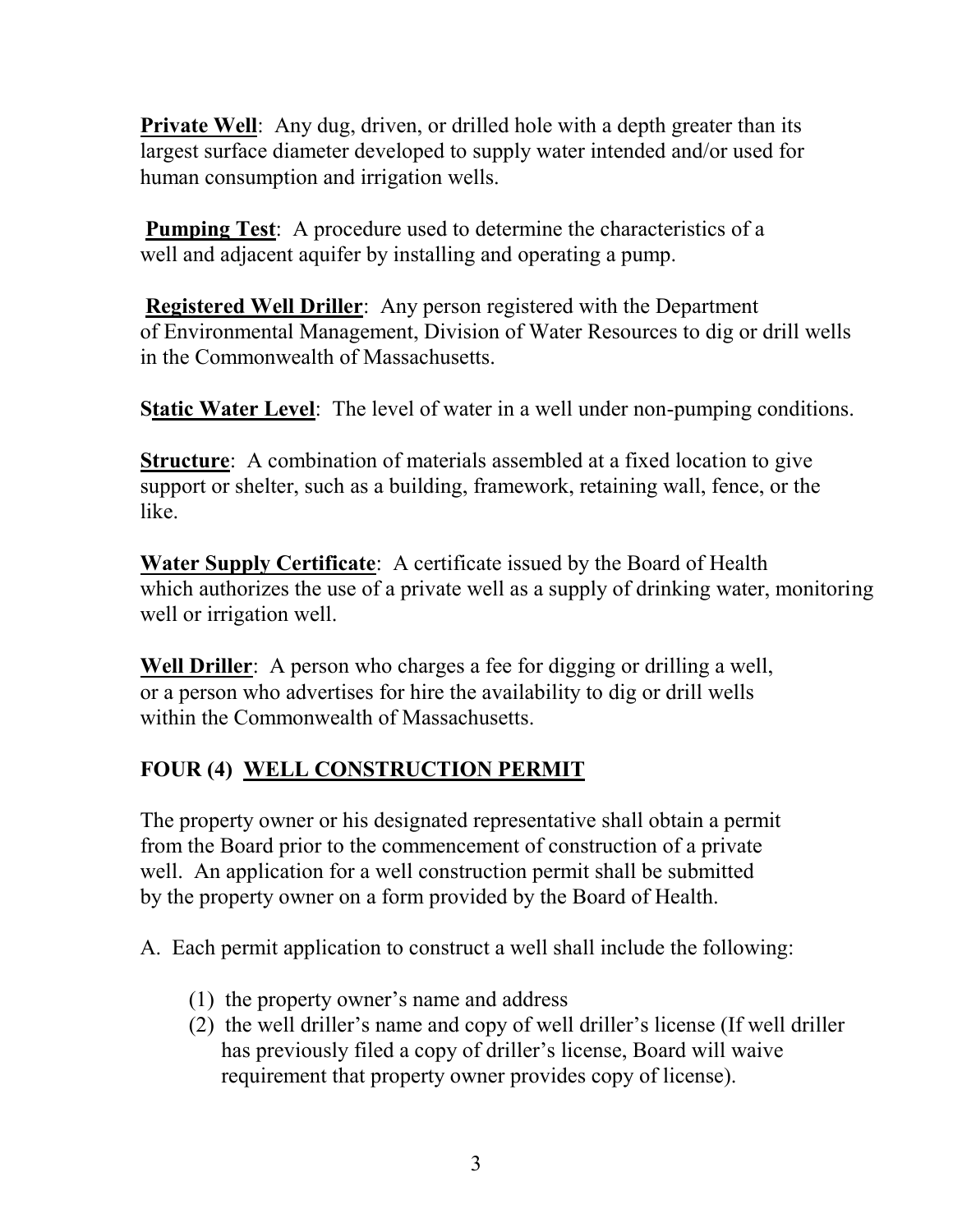- (3) a plan with a specified scale, signed by a registered surveyor, sanitarian, or engineer, showing the location of the proposed well in relation to existing or proposed above or below ground structures.
- (4) a description and location of known prior, current, and proposed land uses within two hundred (200) feet of the proposed well location, which may represent a potential source of contamination, including but not limited to the following:
	- (a) existing and proposed structures
	- (b) subsurface sewage disposal systems
	- (c) subsurface fuel storage tanks
	- (d) subsurface waters and subsurface drainage courses
	- (e) utility easements, rights of way, and public ways
	- (f) any other potential sources of pollution

For new construction, the plan submitted to comply with Title V requirements will be acceptable for this purpose if it includes the above data for the well.

B. The Board shall charge a fee of \$50.00 for a private well construction permit. The fee must be paid when the application is filed with the Board. The Board reserves the right to charge additional fees to offset costs of technical consulting, and/or evaluation required for the Board to reach a firm conclusion.

C. Well construction may proceed upon approval of a well construction permit application and the issuance of a well construction permit by the Board. The permit shall be on site at all times while work is taking place.

D. All permits for well construction shall expire at the end of twelve (12) months from the date of issuance. Permits shall be extended for an additional six (6) months if a written request is received by the Board prior to the expiration date. No additional fee shall be charged for an extension, provided there is no change in the plans for the proposed well. After a permit has expired, a new application and new fee must be submitted to the Board.

E. Permits and applications are not transferable.

F. No private well in existence prior to the adoption of these regulations shall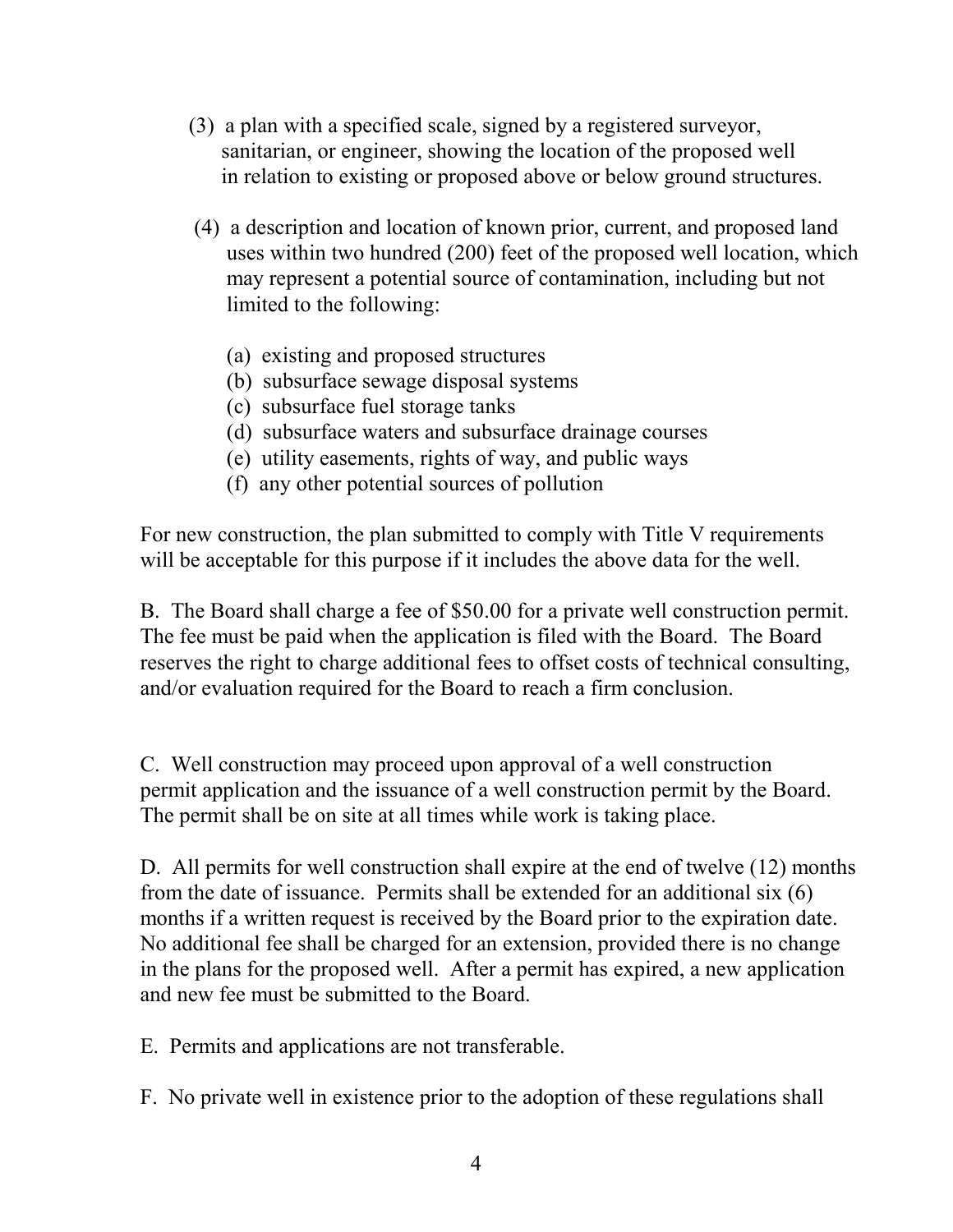be enlarged and/or hydroseed without first obtaining a permit to enlarge said well from the Board of Health.

G. The Board of may grant a private well construction permit for a potable water supply only where it finds that connection to the public water system is not feasible, would create an extreme financial burden on the applicant and that the construction, operation, and use of a private well would pose no reasonable risk to the quality and yield of potable water for the City of Westfield and poses no reasonable risk to the health, safety, or welfare of the general public.

### **FIVE (5) WATER SUPPLY CERTIFICATE**

The issuance of a Water Supply Certificate by the Board shall certify that the private well may be used as a drinking water supply. An applicant must apply for, and receive A Water Supply Certificate for the use of a private well prior to the issuance of an occupancy permit for an existing structure or prior to the issuance of a building permit for new construction which is to be served by the well.

A. The following shall be submitted to the Board of health to obtain a Water Supply Certificate.

- (1) Well construction permit.
- (2) Copy of the Water Well Completion Report as required by the Division of Water Resources (313, CMR section 3.00) to be provided by the well driller within 30 days from completion of the well.

B. Upon receipt of all the above documents, the Board of Health shall determine whether the private water supply meets all the water quantity and water quality requirements for potable water in the City of Westfield as set forth in these regulations.

- (1) Upon an affirmative determination, the Board of health shall issue a Water Supply Certificate.
- (2) If the Board

(3) The Board may, at its discretion, issue a conditional approval letter. A conditional approval letter shall set forth the conditions which the Board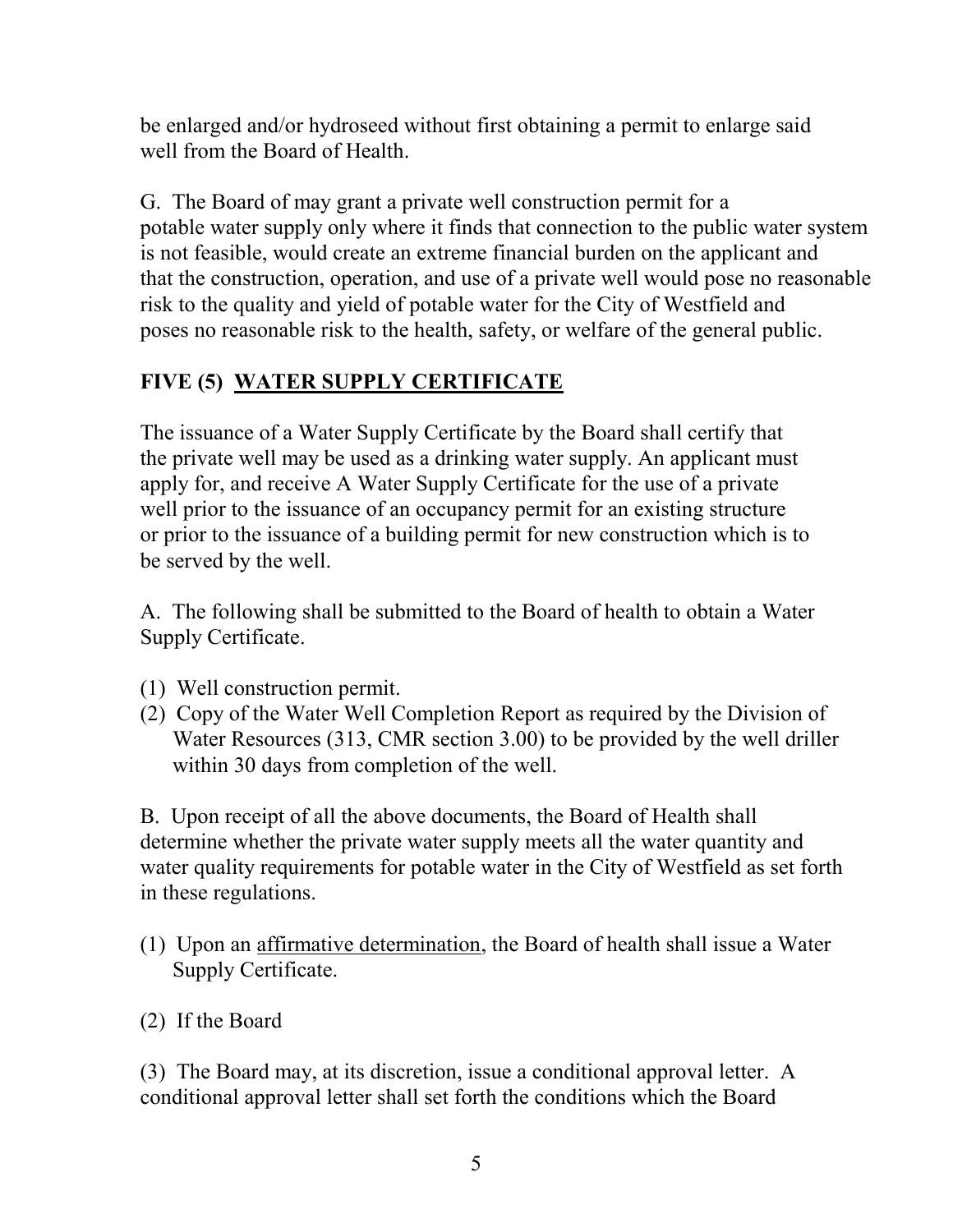deems necessary to ensure fitness, purity, and quantity of the water derived for that private well. Said conditions may include, but not be limited to, requiring treatment or additional testing of the water.

### **SIX (6) WELL LOCATION AND USE REQUIREMENTS**

A. In establishing the location of a well, the well driller shall identify actual or possible sources of contamination which exist or are proposed or planned to exist within 200 feet of the proposed well site. Private wells shall be located to avoid all potential sources of contamination.

B. Each private well shall be accessible for repair, maintenance, testing, and inspection. The well shall be completed in a water bearing formation that will produce the required quantity of water under normal operating conditions.

C. Each private well shall be located at least 10 feet from any property line. The centerline of a well shall, if extended vertically, clear any projection from an adjacent structure by at least five (5) feet.

D. All private wells shall be located a minimum of 25 feet from the driving surface of any public roadway or a minimum of 15 feet from the road right-of-way, whichever is greater.

E. Each private well shall be located at least 25 feet, laterally, from the high water mark of any lake, pond, river, stream, ditch, or slough. When possible, private water systems shall be located in areas above the 100 year floodplain.

F. A suction line or well shall be located a minimum of 10 feet from a building sewer constructed of durable corrosion resistant material with watertight joints, or 50 feet from a building sewer constructed of any other type of pipe; 50 feet from a septic tank; 100 feet from a leaching field; and 100 feet from a privy.

G. Water supply lines shall be installed at last 10 feet from and 18 inches above any sewer line. Whenever water supply lines must cross sewer lines, both pipes shall be constructed of class 150 pressure pipe and shall be pressure tested to assure watertightness.

H. All private wells shall be located a minimum of 150 feet from underground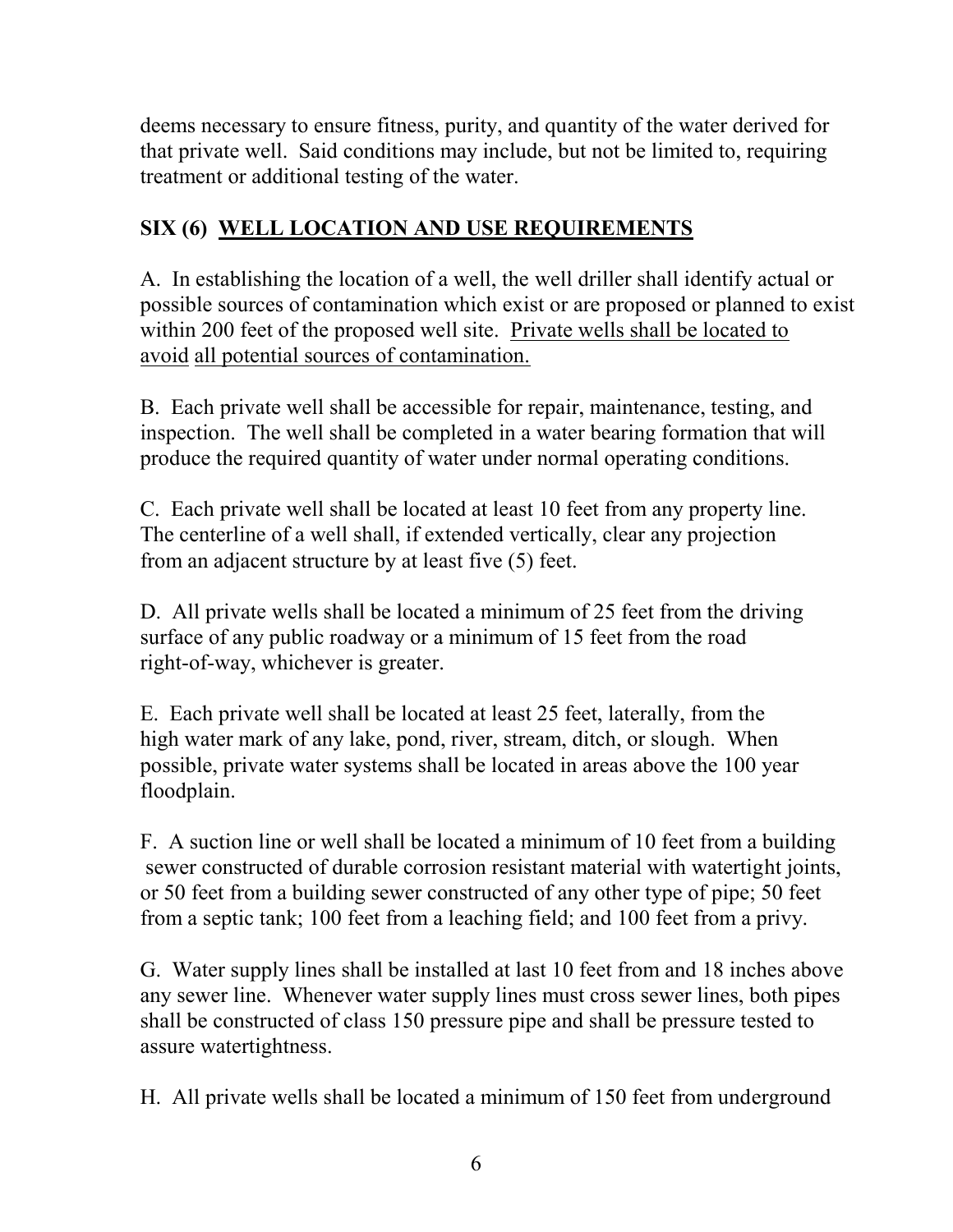fuel storage tanks.

I. No private well, or its associated distribution systems, shall be connected to either the distribution system of a public water supply system or any type of water distribution system.

J. When deemed necessary or appropriate by the Board, the above distances may be increased. The Board reserves the right to impose minimum lateral distance requirements from other potential sources of contamination not listed above. All such special requirements shall be added by the Board as conditions of the well construction permit.

K. monitoring wells are exempt from the minimum lateral distance requirements.

## **SEVEN (7) WATER QUANTITY REQUIREMENTS**

The applicant shall submit to the Board for review and approval a Pumping Test Report. The Pumping Test Report shall include the following:

- (a) name and address of the well owner
- (b) well location referenced to at least two permanent structures or landmarks
- (c) date the pumping test was performed
- (d) depth at which the pump was set for the test
- (e) location of the discharge line
- (f) static water level immediately before pumping commenced
- (g) discharge rate and, if applicable, the time the discharge rate changed
- (h) pumping water levels and respective times after pumping commenced
- (I) maximum draw down during the test
- (j) duration of the test, including both the pumping time and the recovery time during which measurements were taken, recovery water levels, and respective times after cessation of pumping, and reference point used for all measurements.

# **EIGHT (8) WATER QUALITY TESTING REQUIREMENTS**

A. No private well shall be used as a drinking water supply and no building permit shall be issued for new construction on property where the well is located unless, and until the water derived from the private well has been tested.

B. A water sample shall be collected either after purging three well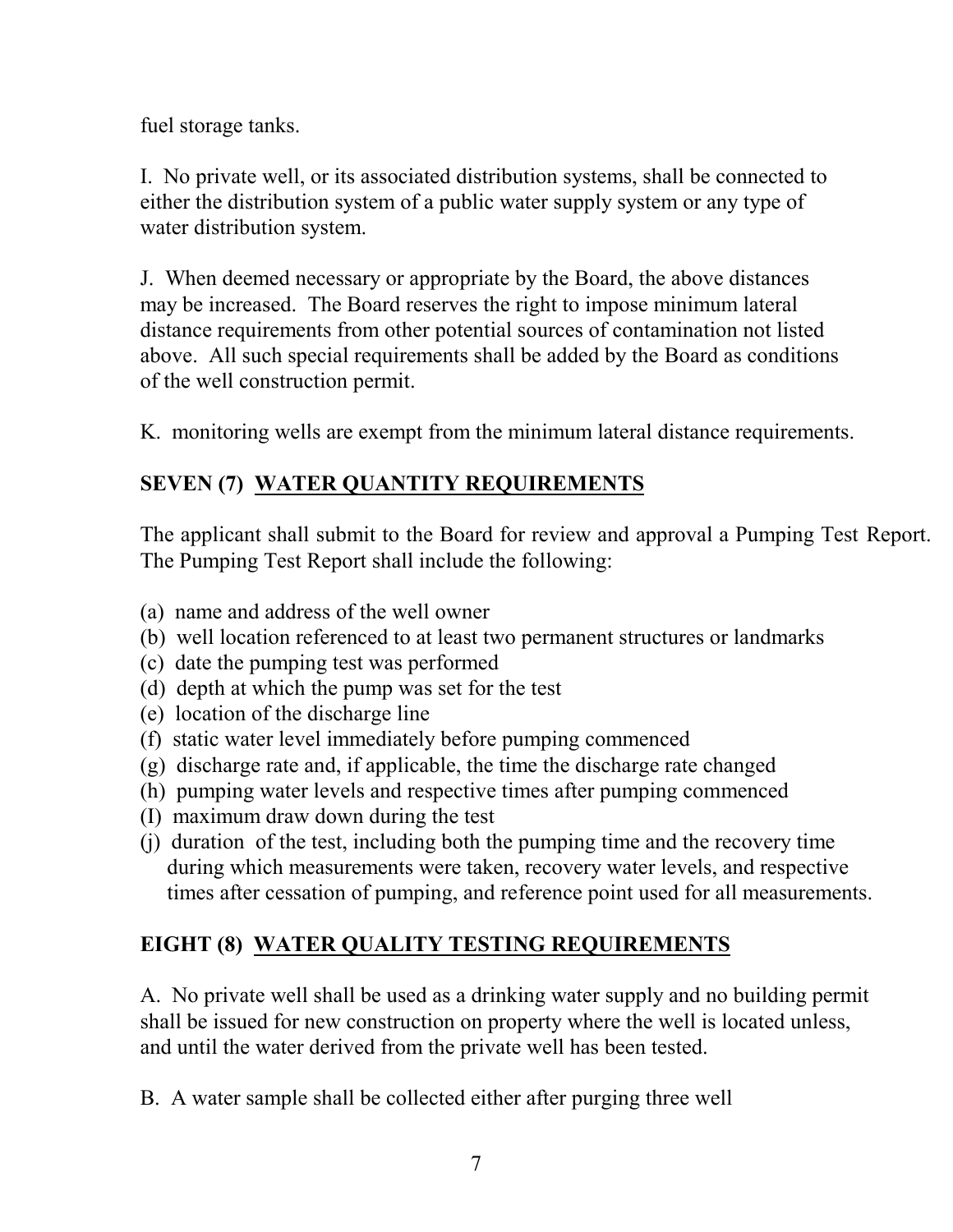volumes or following the stabilization of the pH, temperature, and specific conductance in the pumped well. The water sample to be tested shall be collected at the pump discharge or from a disinfected tap in the pump discharge line. In no event shall a water treatment device be installed prior to sampling.

C. The water quality test, utilizing EPA approved methods for drinking water testing and not methods used for analyzing wastewater, shall be conducted by a Massachusetts certified laboratory and shall include analysis for the following parameters:

| <b>Parameters</b> | <b>Maximum Recommended Standards</b> |  |
|-------------------|--------------------------------------|--|
| Alkalinity        | $30-100$ mg/l                        |  |
| Chloride          | $250 \text{ mg/l}$                   |  |
| Color             | 15 units                             |  |
| Iron              | $0.3 \text{ mg}/1$                   |  |
| Maganese          | $0.05 \text{ mg}/1$                  |  |
| pH                | $6.5 - 8.5$                          |  |
| Sodium            | $28 \text{ mg}/l^*$                  |  |
| Total hardness    | $200 \text{ mg/l}$                   |  |
| Turbidity         | 1 turbidity units                    |  |

No variances shall be granted on the following primary standards of the Safe Drinking Water Act:

| Coliform bacteria | None detected     |
|-------------------|-------------------|
| Nitrate nitrogen  | $10 \text{ mg}/l$ |
| Nitrite nitrogen  | .001 mg/l         |

\*\* Greater than 28 mg/l is of concern to persons on low sodium diets.

D. All private well installations in present and former agricultural land use areas or within 200 feet thereof, shall require additional chemical analysis for one or more of the following Priority Pesticides from the Commonwealth of Massachusetts Interim Drinking Water Guidelines: \*

| Pesticide | Maximum Acceptable Standards (ppb) |
|-----------|------------------------------------|
| Alachlor  | 2.0                                |
| Aldicarb  | 10.0                               |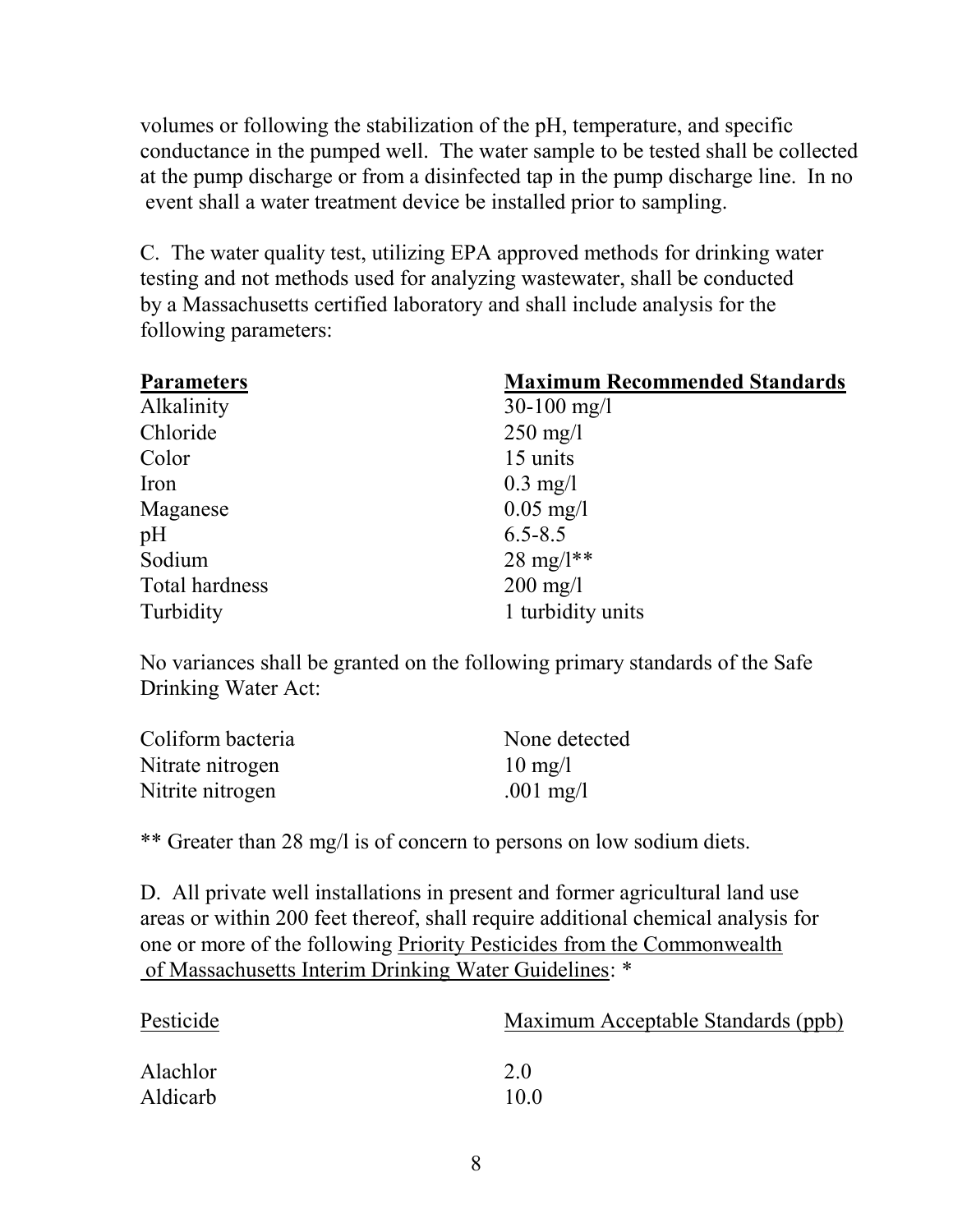| Carbofuran          | 10.0                                 |
|---------------------|--------------------------------------|
| Carbofuran          | 10.0                                 |
| 1,2-Dichloropropane | 1.0                                  |
| 1,3-Dichloropropane | 1.0                                  |
| Dinoseb             | 5.0                                  |
| Ethylene Dibromide  | $0.04 - 0.09$ - Water supply must be |
|                     | monitored for up to 24 months        |
|                     | 0.10 - Water supply closed           |
| Oxamyl              | 50.0                                 |
|                     |                                      |

\*Present and former agricultural land use areas are delineated on a USGS Map of Westfield with overlays per DEP (Division of Water Supply) Connecticut River Valley Pesticide Study conducted by Stone and Webster Engineering Corporation completed October of 1989. Overlay maps may be viewed at the Board of Health office.

E. The Board reserves the right to require re-testing of the above parameters, or testing for additional parameters when in the opinion of the Board, it is necessary due to local conditions or for the protection of the public health, safety, and welfare. All costs and laboratory arrangements for the water testing are the responsibility of the applicant.

F. Following the initial water quality test for a new well, the Board may require or recommend that the applicant have the water tested periodically.

G. The installation of permanent on-site filtration systems for the removal of pesticides and chemical substances of hazardous nature for new well installations is prohibited.

H. Results of the laboratory analyses must be forwarded to the property owner, well driller, and the Board upon completion by the applicant.

#### **NINE (9) WELL CONSTRUCTION REQUIREMENTS**

A.No person (s) shall construct a well unless registered with the Division of Water Resources as required by State Regulations 313 CMR 3.00 Water Well Registration. A copy of the well driller's license shall accompany the application for a permit or be on file in the Board of Health Office.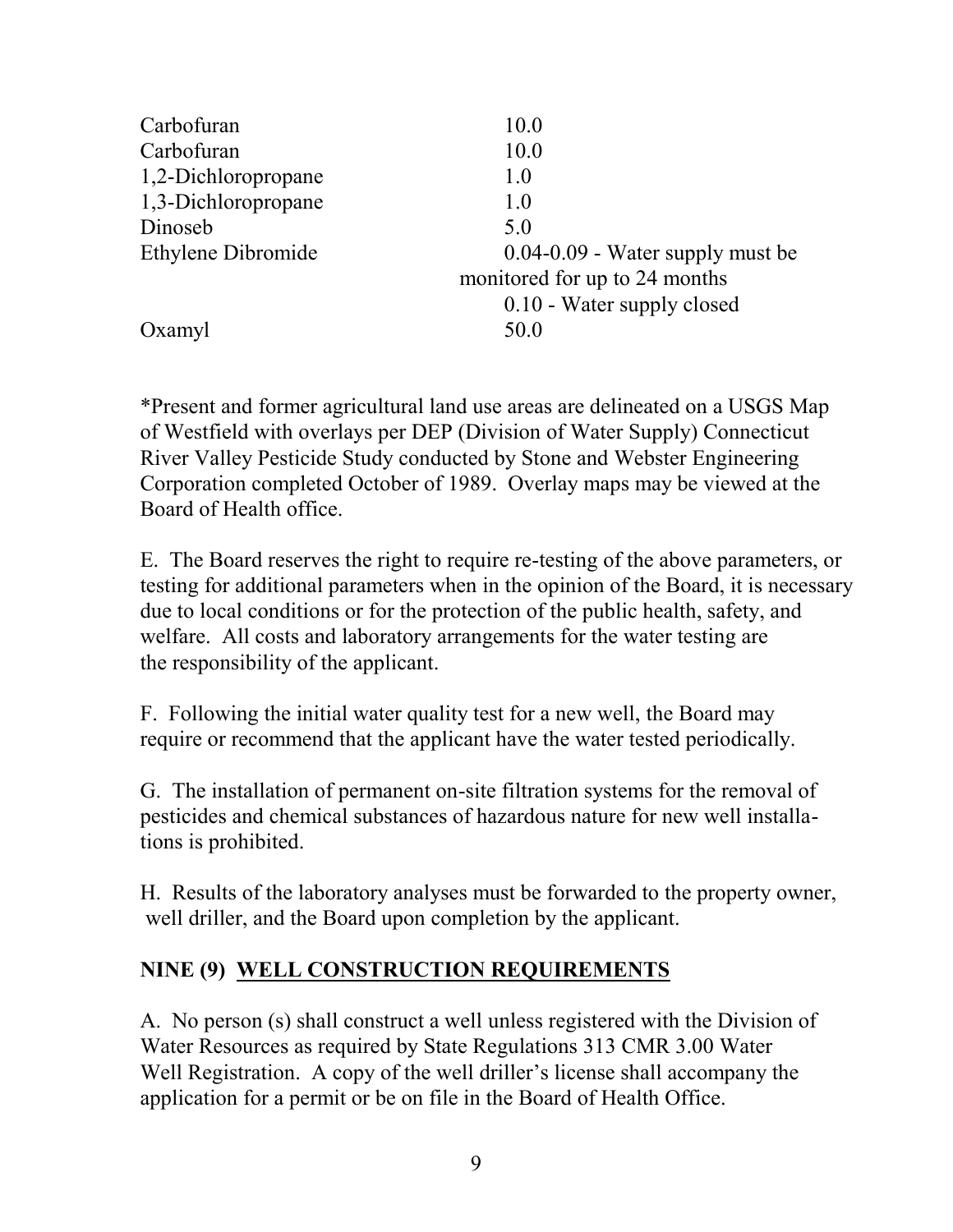B. All wells shall be contracted in compliance with the Private Well Guidelines written by the Department of Environmental Protection.

C. All wells shall be constructed with new casing materials. The use of salvaged pipe is strictly prohibited.

D. Well drillers need to certify in writing that they have complied with the Private Well Guidelines in order to receive the Water Supply Certificate.

E. Permanent monitoring wells shall be encased with steel pipe and locked. Temporary monitoring wells may utilize PVC or other suitable material for encasing upon Board of Health approval.

#### **TEN (10) DECOMMISSIONING REQUIREMENTS**

A. Abandoned wells, test holes, and borings shall be decommissioned so as to prevent the well, including the annular space outside the casing, from being a channel allowing the vertical movement of water. Properly decommissioning an abandoned well will protect the groundwater supply and eliminate potential physical hazards.

B. The owner of the private well shall decommission the well if the well meets any of the following criteria:

- (1) construction of the well is terminated prior to completion of the well
- (2) the well owner notifies the Board that the use of the well is to be permanently discontinued
- (3) the well has, after extended use, been out of service for at least one year
- (4) the well is a potential hazard to public health or safety and the situation cannot be corrected
- (5) the well is in such a state of disrepair that its continued use is impractical
- (6) the well has the potential for transmitting contaminants from the land surface into an aquifer or from one aquifer to another and the situation cannot be corrected.

C. An application for a well decommissioning permit shall be submitted by the property owner to the Board of health, on a form provided by the Board, prior to the decommissioning of the well.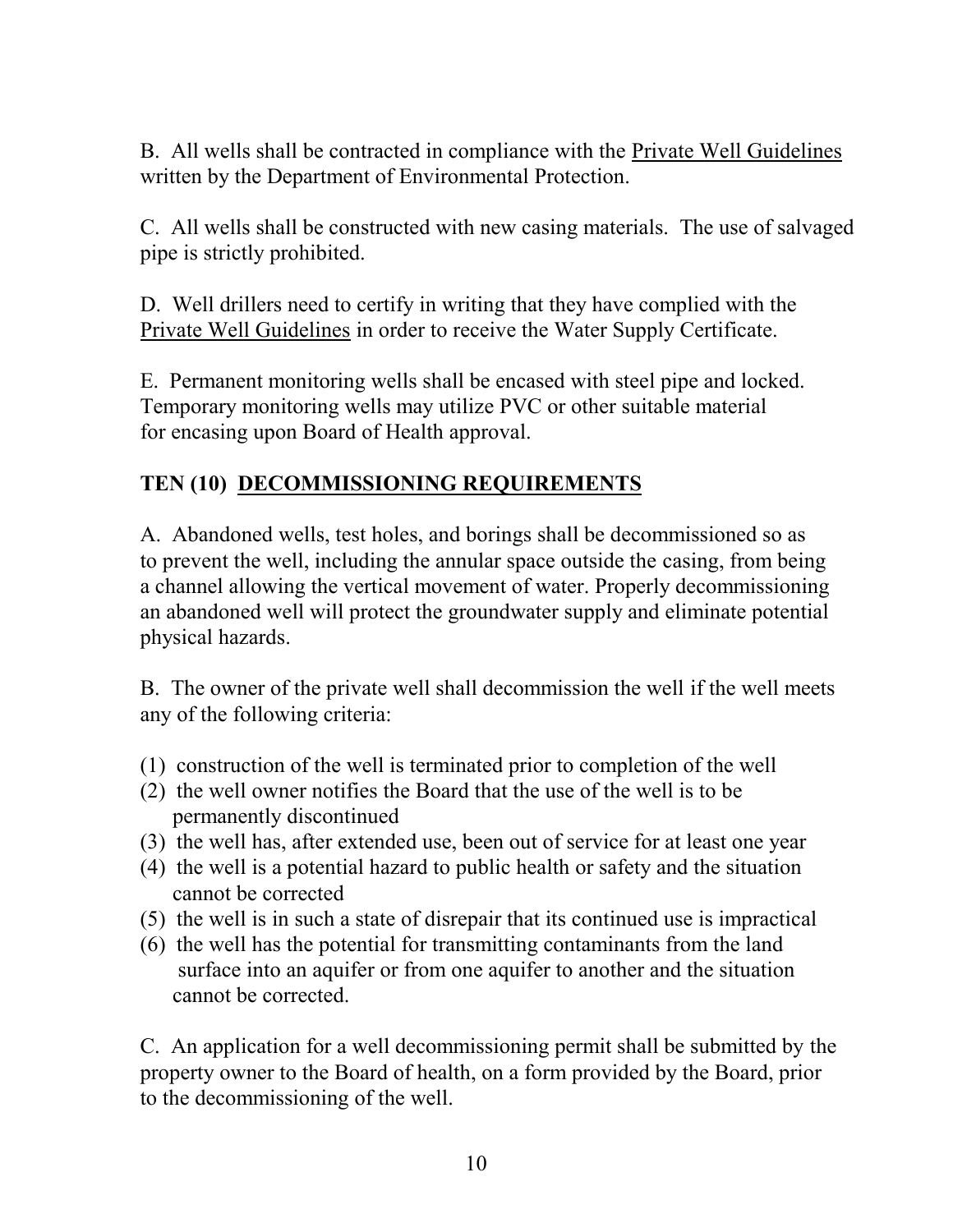D. The Board of Health will then issue a Well Decommissioning Permit.

E. There is no fee for a well decommissioning permit.

F. The property owner shall be responsible for ensuring that all abandoned wells or test holes or borings associated with private well installation are properly plugged before the well driller completes work at the site.

G. All wells shall be decommissioned in compliance with the Private Well Guidelines written by the Department of Environmental Protection. The guidelines constitute part of these regulations and are incorporated herein by reference.

H. Well drillers need to report and certify in writing that they have complied with the Private Well Guidelines in destroying the well.

I. Private wells shall be destroyed within fourteen (14) days of issuance of the well decommissioning permit. Temporary monitoring wells shall not be in use longer than sixty (60) days without Board of Health approval. Upon completion of monitoring well testing a well decommissioning permit shall be filed with the Board and the well shall be decommissioned within fourteen (14) days of filing.

J. After the well has been destroyed, the well driller shall file a report with the Board of health stating that he/she has complied with these regulations.

## **ELEVEN (11) ENFORCEMENT**

The Board shall investigate violations of these regulations and/or violations of any Water Supply Certificate conditions. The Board may take such actions as it deems necessary for the protection of the public health and the enforcement of these regulations.

If an investigation reveals a violation of these regulations, or the Water Supply Certificate conditions, the Board shall order the private well owner to comply with the violated provision(s).

These orders shall be in writing and served in the following manner, (a) personally,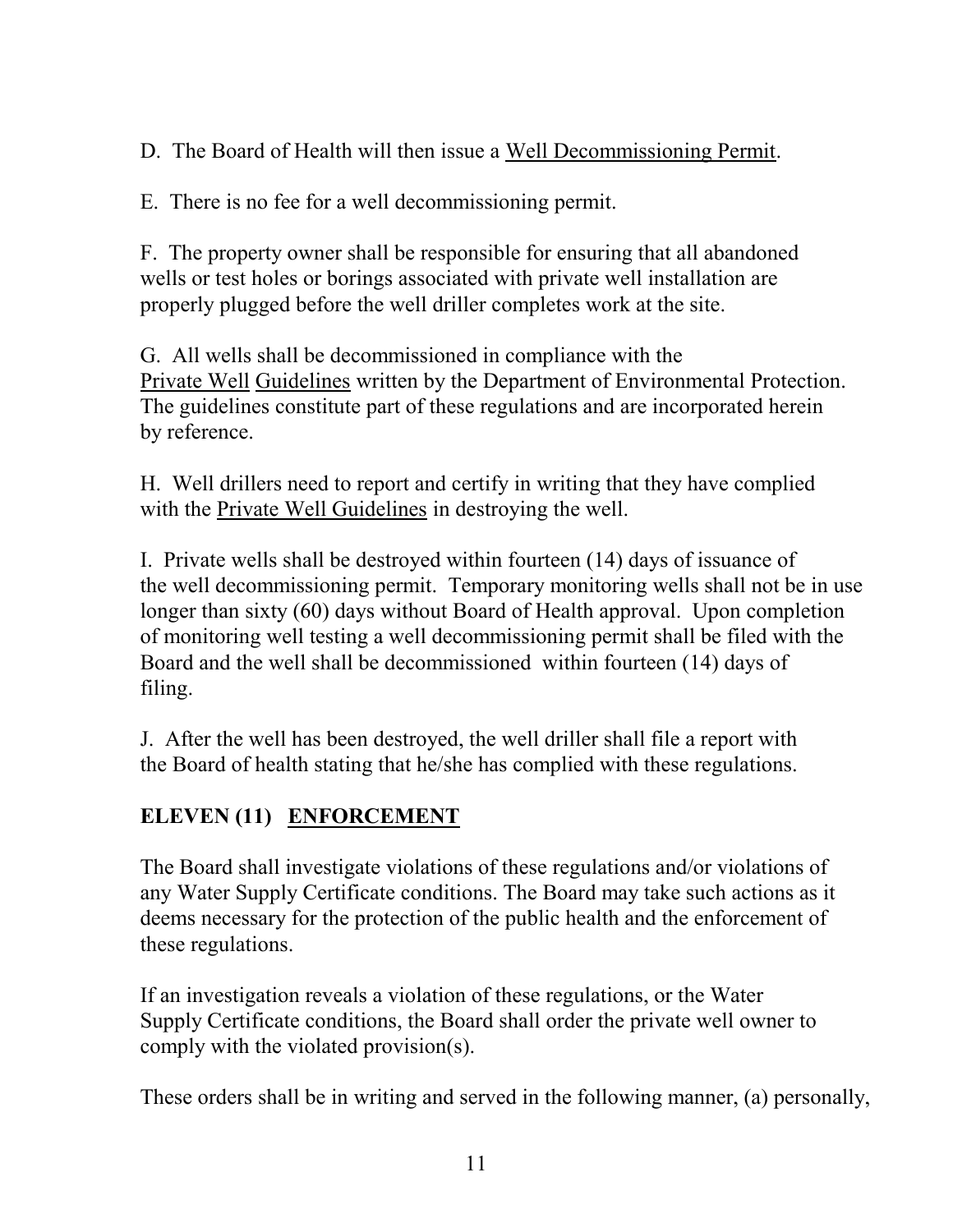by any person authorized to serve civil process, or, (b) by any person authorized to serve civil process by leaving a copy of the order at the well owner's last and usual place of abode, or (c) by sending the well owner a copy of the order by registered or certified mail, return receipt requested; if the well owner is within the Commonwealth, or, (d) if the well owner's last and usual place of abode is unknown or outside the Commonwealth, by posting a copy of the order in a conspicuous place on or about the premises and by advertising it for at least three out of five consecutive days in one or more newspapers of general circulation within the City of Westfield wherein the private well affected is situated.

### **TWELVE (12) HEARING**

The private well owner to whom any order has been served may request a hearing before the Board by filing with the Board within seven (7) days after the day the order was served, a written petition requesting a hearing on the matter. Upon receipt of such petition, the Board shall set a time and place for such hearing and shall inform the well owner thereof in writing. The hearing shall be commenced not later than 30 days after the day on which the order was served. The Board, upon application of the well owner, may postpone the date of hearing for a reasonable time beyond such 30 day period if in the judgment of the Board the well owner has submitted a good and sufficient reason for such postponement.

At the hearing, the well owner shall be given an opportunity to be heard and to show why the order should be modified or withdrawn. After the hearing, the Board shall sustain, modify, or withdraw the order and shall inform the well owner in writing of its decision. If the Board sustains or modifies the order, it shall be carried out within the time period allotted in the original order or in the modification.

Every notice, order, or other record prepared by the Board in connection with the hearing shall be entered as a matter of public record in the Office of the City Clerk.

If a written petition of a hearing is not filed with the Board within seven (7) days after the day an order has been served, or if after a hearing, the order has been sustained in any part, each day's failure to comply with the order as issued or modified shall constitute an additional offense.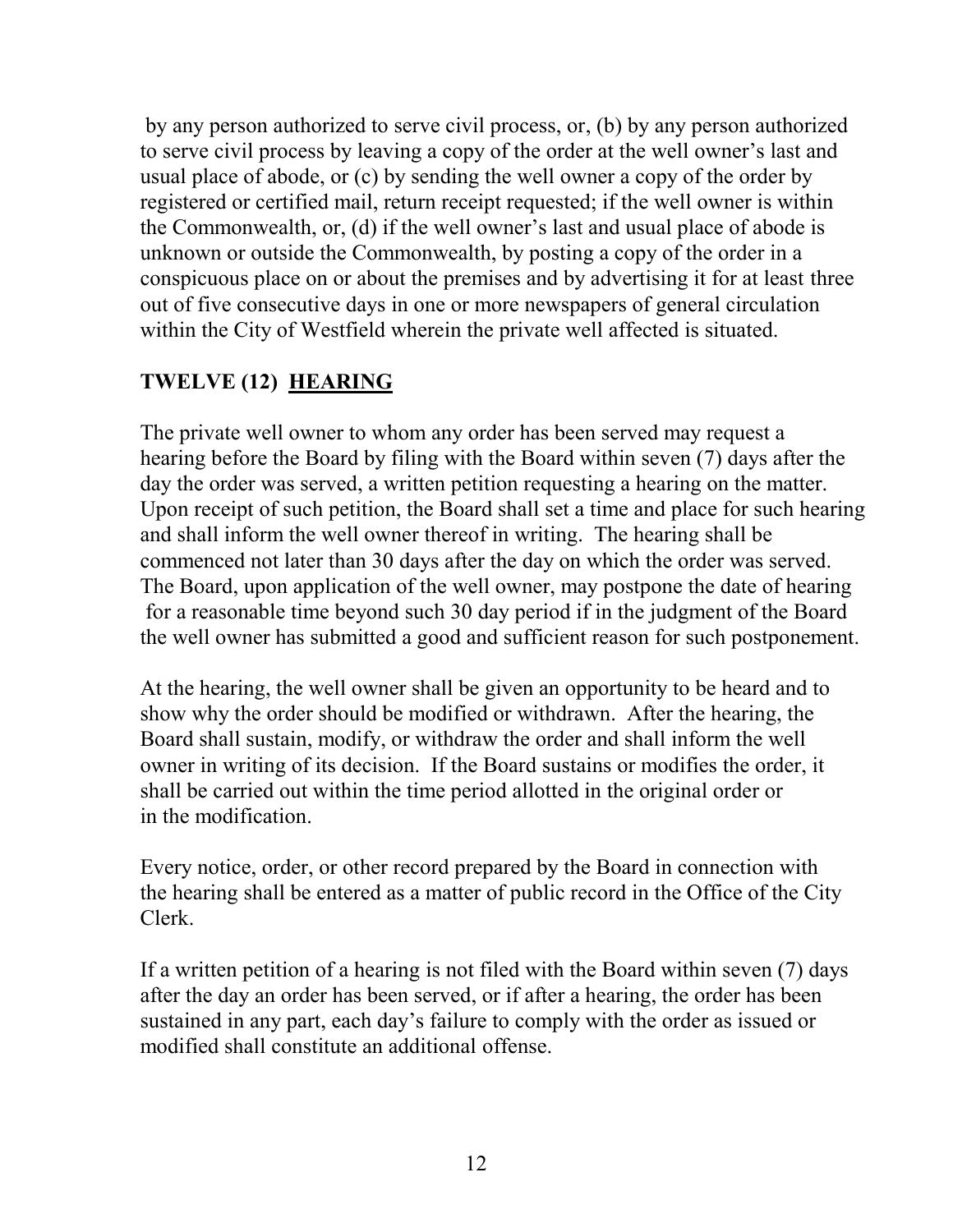## **THIRTEEN (13) APPEALS**

Any person aggrieved by the final decision of the Board may seek relief therefrom within thirty (30) days in any court of competent jurisdiction, as provided by the laws of this Commonwealth.

### **FOURTEEN (14) PENALTIES**

Whoever violates any provision of these regulations, the violation of which is subject to a specific penalty, may be penalized by the non-criminal method of disposition as provided in General Laws, Chapter 40 Section 21D or by filing a criminal complaint at the appropriate venue. Each of the day's failure to comply with an Order shall constitute a separate violation.

#### **FIFTEEN (15) VARIANCE**

The Board may, after a public hearing, grant a variance to the application of these regulations when, in its opinion, the enforcement thereof would do manifest injustice, and the applicant has demonstrated that the equivalent degree of protection will still be provided to the private water supply without strict compliance with particular provisions of these regulations.

Every request for a variance shall be made in writing and shall state the specific variance sought and the reasons therefore. The writing shall contain all the information needed to assure the Board that, despite the issuance of a variance, the public health and environment will be protected. Notice of the hearing shall be given by the applicant at his or her expense, at least ten (10) days prior thereto, by certified mail to all abutters of the property upon which the private well is located and by publication in a newspaper of general circulation in the City.

The notice shall include a statement of the variance sought and the reasons therefore. Any grant or denial of a variance shall be in writing and shall contain a brief statement of the reasons for approving or denying the variance. A copy of each variance shall be in writing and shall contain a brief statement of the reasons for approving or denying the variance. A copy of each variance shall be conspicuously posted for thirty (30) days following its issuance and shall be available to the public at all reasonable hours in the office of the City Clerk or the Board of Health. No work shall be done under any variance